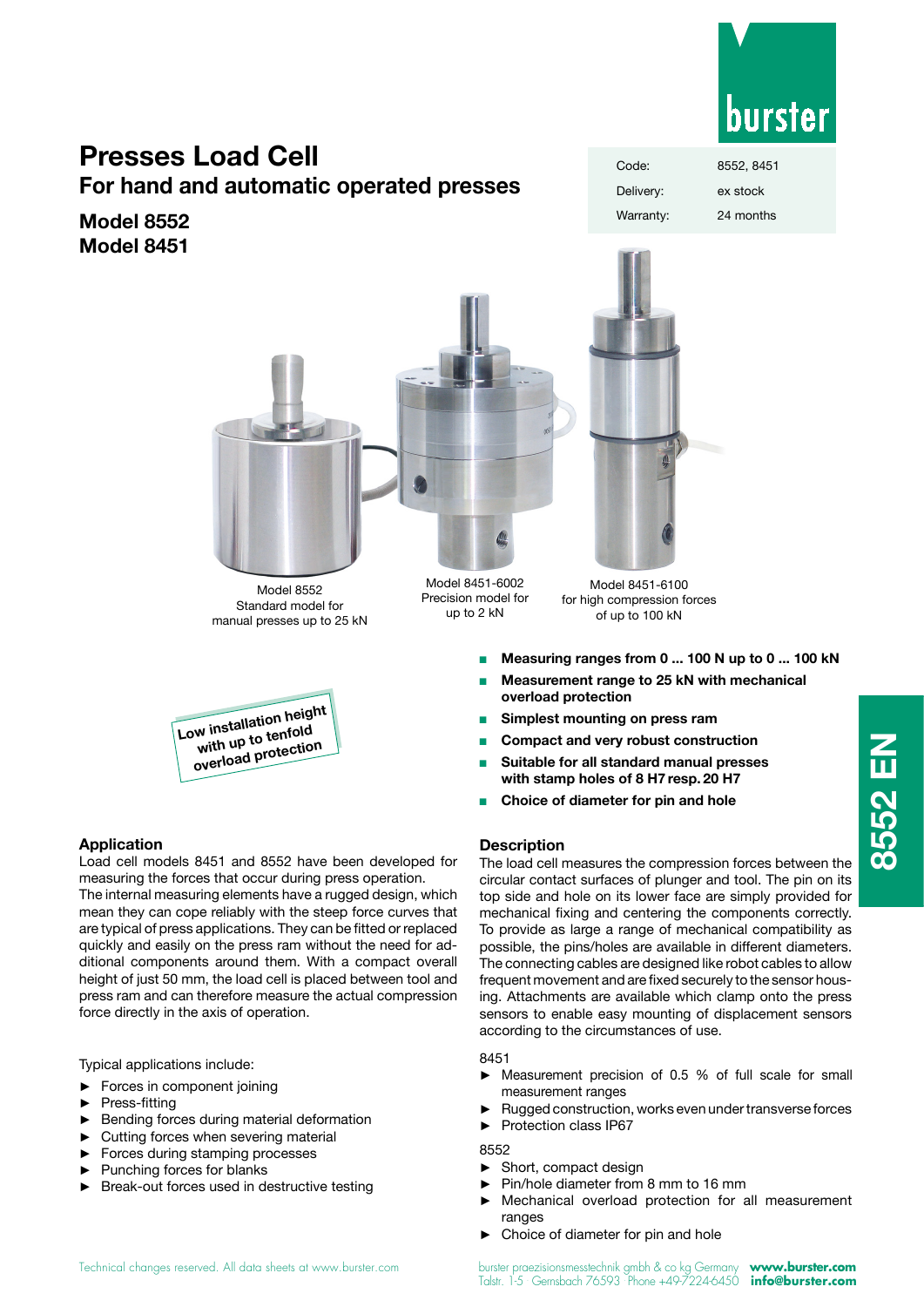

# **Technical Data**

# **Model 8552 - Standard version**

| Order Code      |                    | Measurement<br>Range |    | Max.<br>Overload<br>[kN] |
|-----------------|--------------------|----------------------|----|--------------------------|
| 8552-5100-V0000 | $\Omega$           | - 100                | N  |                          |
| 8552-5250-V0000 | 0250               |                      | N  | 2,5                      |
| 8552-5500-V0000 | 0500               |                      | N  | 5                        |
| 8552-6001-V0000 | 0                  | 1                    | kN | 10                       |
| 8552-6002-V0000 | 0                  | 2.5 kN               |    | 25                       |
| 8552-6005-V0000 | 0                  | 5                    | kN | 30                       |
| 8552-6010-V0000 | 0                  | 10                   | kN | 30                       |
| 8552-6025-V0000 | $\Omega$<br>$\sim$ | 25                   | kN | 30                       |

## **Standard version**

The standard version of the 8552 sensor model has the following features:

- ► Fixing pin diameter 10 e7 (dimension A)
- ► Receiving hole diameter 10 H7 (dimension B)
- ► Cable length 1 m
- With nominal sensitivity and open cable end (no connector fitted)

### E lectrical values

| Bridge resistance:                           | 350 $\Omega$ , nominal* |
|----------------------------------------------|-------------------------|
| Reference excitation voltage:                | max. 10 VDC             |
| Nominal sensitivity:                         | 1.0 mV/V, nominal*      |
| Isolation resistance:                        | $>10$ M $\Omega$        |
| * Deviations from stated value are possible. |                         |

## Environmental conditions

| Operation temperature range:                                                               | $0^{\circ}$ C  70 $^{\circ}$ C                          |
|--------------------------------------------------------------------------------------------|---------------------------------------------------------|
| Nominal temperature range:                                                                 | 0 °C  70 °C                                             |
| Influence of temperature on zero:                                                          | $0.03\%$ F.S.                                           |
| Influence of temperature on sensitivity:                                                   | $0.03\%$ F.S.                                           |
| Mechanical values                                                                          |                                                         |
| Measurement accuracy:                                                                      | 2 % F.S.                                                |
| Deflection:                                                                                | $< 0.1$ mm                                              |
| Maximum static operation load:                                                             | 120 % of nominal load                                   |
| Overload protection:                                                                       | mechanical, refer to table                              |
| Material:                                                                                  |                                                         |
| measurement range $\leq 01$                                                                | kN Sensor body made of high-<br>grade anodized aluminum |
| measurement range $\geq 0$ 2.5 kN Sensor body made of stain                                | less steel 1.4542                                       |
| Electrical connection:<br>shielded, 4 wire, TPE isolated cable, length 1 m, with open ends |                                                         |

| for soldering, outer diameter 4 mm             |                                |                                          |                                             |
|------------------------------------------------|--------------------------------|------------------------------------------|---------------------------------------------|
| Bending radius:                                |                                |                                          | $>30$ mm                                    |
| Protection class:                              |                                | according to EN 60529                    | <b>IP65</b>                                 |
| Wiring code:<br>red<br>black<br>white<br>green | output signal<br>output signal | excitation voltage<br>excitation voltage | positive<br>negative<br>positve<br>negative |
| Dimensions:                                    |                                | refer to dimensional drawing             |                                             |
| General tolerance of dimensions:               |                                |                                          | according to ISO 2768-f                     |
| Clamping screws for tool pin:                  |                                |                                          | M <sub>6</sub>                              |
| Weight:                                        |                                |                                          | approx. 300 q                               |

## **Dimensional drawing model 8552**



**The CAD drawings (3D/2D) for this sensors can be imported online directly into your CAD system.** Download via www.burster.com or directly at www.traceparts.com. For further information about the burster traceparts cooperation refer to data sheet 80-CAD-EN.

# **Order Code**

| Press load cell                                           | Model 8552-XXXX-V□I |                |
|-----------------------------------------------------------|---------------------|----------------|
| Measuring range, refer to table.                          |                     |                |
| Nominal sensitivity                                       |                     | ი              |
| Mounted connector model 9900-V245<br>for ForceMaster 9110 |                     | 1              |
| Standardized sensitivity 0.8 mV/V                         |                     | $\overline{2}$ |
| Diameter for pin                                          | $10 \text{ mm}$     | 0              |
| Diameter for pin                                          | 8 mm                | 1              |
| Diameter for pin                                          | $12 \text{ mm}$     | 2              |
| Diameter for pin                                          | $15 \text{ mm}$     | 3              |
| Diameter for pin                                          | $16 \text{ mm}$     | $\overline{4}$ |
|                                                           |                     |                |
| Diameter for hole                                         | $10 \text{ mm}$     |                |
| Diameter for hole                                         | 8 mm                |                |
| Diameter for hole                                         | $12 \text{ mm}$     | 2              |
| Diameter for hole                                         | 15 mm               | 3              |
| Diameter for hole                                         | 16 mm               | 4              |

## **Accessories 8552**

Mounting parts for fixing potentiometric displacement sensors from the 871x model range to the press head or the sensor body. The kit comprises mounting plate, bracket for clamping onto 8552 model load cells with 50 mm housing diameter, pivoting adapter for angle adjustment, all fixing screws, small parts and installation diagram.

(Picture see page 4 of the data sheet)

# **Model 5501-Z004**

# **Options**

- **Electrical**
	- With standardized sensitivity of 0.8 mV/V, achieved by inserting a circuit board populated with suitable resistors 30 cm before end of cable
	- Available with different cable lengths

## **Mechanical**

- Comes in range of pin/hole diameters, which are not necessarily identical: Ø 8 mm, Ø 10 mm, Ø 12 mm, Ø 15 mm, Ø 16 mm. The f7/H7 tolerance pair always applies to the pin and hole.
- Longer connecting cable available on request

#### The order code shows the option notations.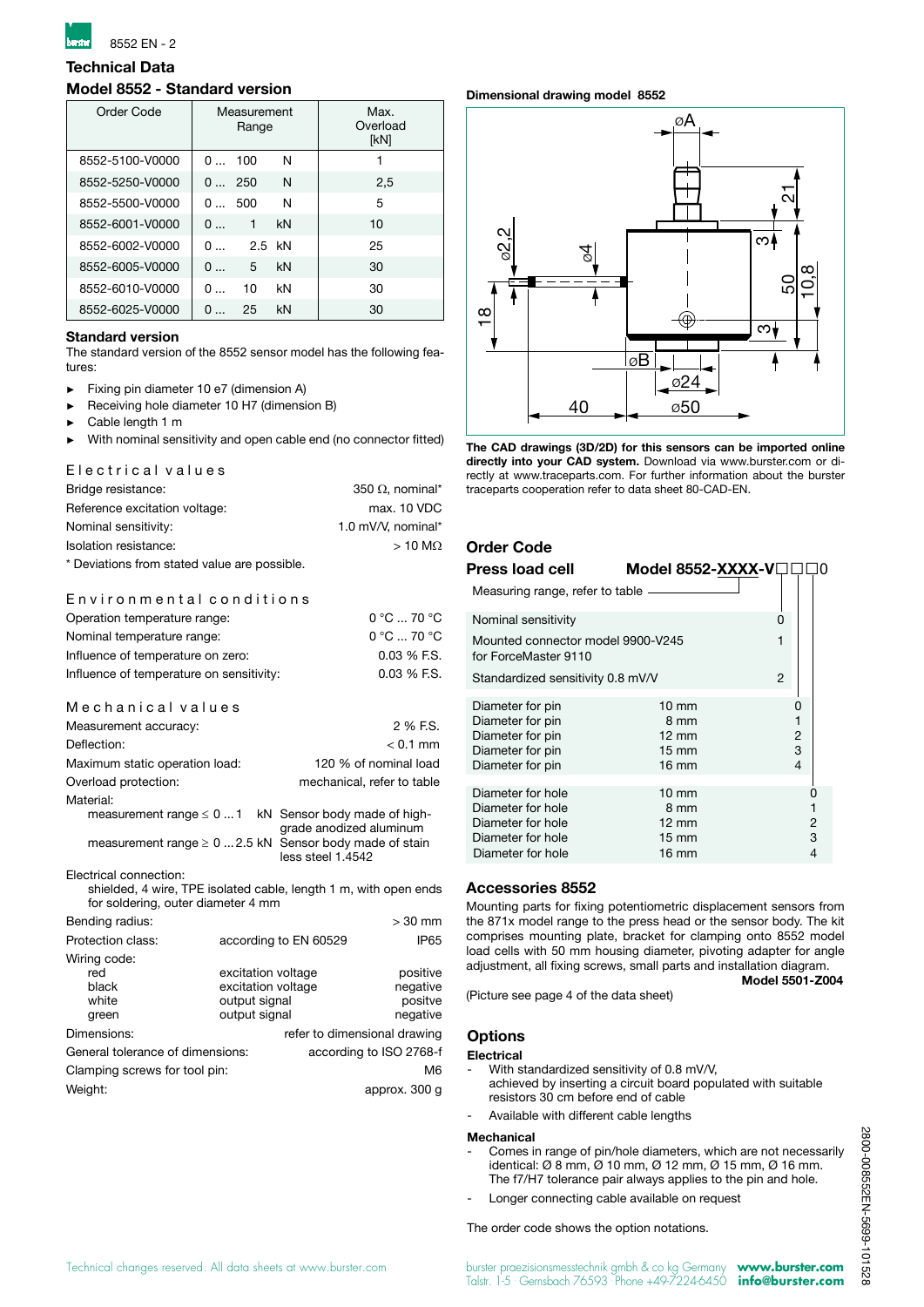# **Technical Data** Model 8451

| Order Code | Measurement               | Max.             | Measuring        | Nominal                          |                             | Influence of Temperature       | Resonance                | Weight |
|------------|---------------------------|------------------|------------------|----------------------------------|-----------------------------|--------------------------------|--------------------------|--------|
|            | Range                     | Overload<br>[kN] | Range<br>[%F.S.] | Characteristic<br>$\text{Im}V/V$ | on Zero Signal<br>[%F.S./K] | on Characteristic<br>[%Rdq./K] | Frequency<br>[kHz]       | [g]    |
| 8451-5500  | $0.5$ kN<br>0             | 2.5              | $\leq$ $\pm$ 0.5 | 1.5                              | 0.02                        | 0.02                           | $\overline{2}$<br>$\geq$ | 500    |
| 8451-6001  | kN<br>0<br>1              | 5                | $< \pm 0.5$      | 1.5                              | 0.02                        | 0.02                           | 3<br>$\geq$              | 500    |
| 8451-6002  | kN<br>$\mathfrak{p}$<br>0 | 10               | $\leq$ $\pm$ 0.5 | 1.5                              | 0.02                        | 0.02                           | 5<br>$\geq$              | 500    |
| 8451-6005  | 5<br>kN<br>0              | 30               | $\leq \pm 1.5$   | 0.35                             | 0.1                         | 0.1                            | $>20$                    | 220    |
| 8451-6010  | kN<br>10<br>0             | 30               | $<$ $\pm$ 1.5    | 0.7                              | 0.05                        | 0.05                           | > 20                     | 220    |
| 8451-6020  | 20<br>kN<br>0             | 30               | $<$ $\pm$ 0.75   | 1.5                              | 0.03                        | 0.03                           | $>20$                    | 220    |
| 8451-6050  | 50<br><b>kN</b><br>0      | 75               | $\leq$ $\pm$ 0.5 | 0.9                              | 0.03                        | 0.03                           | $>20$                    | 900    |
| 8451-6100  | kN<br>100<br>0            | 150              | $< \pm 1.0$      | 1.0                              | 0.03                        | 0.03                           | $>20$                    | 900    |

Electrical values

| 350 $\Omega$ , nominal*   |
|---------------------------|
| max. 10 VDC               |
| refer to table            |
| $>$ 10 M $\Omega$ at 40 V |
|                           |
|                           |
| -20 °C  80 °C             |
| 15 °C  70 °C              |
| refer to table            |
| refer to table            |
|                           |
|                           |

| Deflection:                                                                                                                        |                                     | $< 50 \mu m$                          |
|------------------------------------------------------------------------------------------------------------------------------------|-------------------------------------|---------------------------------------|
| Maximum static operation load:                                                                                                     |                                     | refer to table                        |
| Dynamic load:                                                                                                                      |                                     | recommended 70 % of nominal load      |
| Overload protection:                                                                                                               |                                     | 5 fold, mechanical, to 0  2 kN        |
| Material:                                                                                                                          |                                     | 1.4542                                |
| Resonance frequency:                                                                                                               |                                     | refer to table                        |
| Electrical connection:                                                                                                             |                                     |                                       |
| shielded, 4 wire, drug chain qualified TPE isolated cable, length<br>approx. 2 m with open ends for soldering, outer diameter 3 mm |                                     |                                       |
| Bending radius:                                                                                                                    |                                     | $>30$ mm                              |
| Protection class:<br>measurement range $\leq 0$ 2 kN<br>measurement range $\geq 0$ 5 kN                                            |                                     | according to EN 60529<br>IP65<br>IP67 |
| Wiring code:                                                                                                                       |                                     |                                       |
| white                                                                                                                              | excitation voltage                  | positive                              |
| brown<br>vellow                                                                                                                    | excitation voltage<br>output signal | negative<br>positve                   |
| green                                                                                                                              | output signal                       | negative                              |
| Dimensions:                                                                                                                        |                                     | refer to dimensional drawing          |
| General tolerance of dimensions:                                                                                                   |                                     | according to ISO 2768-f               |
| Weight:                                                                                                                            |                                     | refer to table                        |
|                                                                                                                                    |                                     |                                       |

# **Order Information**

| Load cell, measuring range 0  2 kN                | 8451-6002 |
|---------------------------------------------------|-----------|
| <b>Accessories 8451</b>                           |           |
| Clamp mounting to operate displacement transducer |           |

| Clarity modificing to operate displacement transactor |                 |
|-------------------------------------------------------|-----------------|
| Measuring range $\leq 0$ 20 kN                        | Model 5501-Z002 |
| Measuring range $\geq 0 \dots 50$ kN                  | Model 5501-Z003 |
|                                                       |                 |

#### **Options Electrical**

- Connector plug programmed with sensor data for automatic identification and operation by the ForceMaster 9110 analysis system. May only be suitable with the standardized sensitivity option **Model 9900-V245**
- Programming and fitting of plug 9900-V245 to the sensor connect-<br>ing cable **Model 99005 Model 99005**
- Standardization of nominal sensitivity in sensor connecting cable to a value of 1 mV/V  $\pm$ 0.25 %. This is achieved by fitting a small circuit board ( $l = 30$  mm  $x B = 8$  mm) containing electrical resistors in a position 30 cm before the end of the cable. Possible for measurement ranges  $\leq 0 ... 2$  kN ... - V010 measurement ranges  $\leq 0$  ... 2 kN

## **Mechanical**

For measurement ranges  $\leq 0$  ... 2 kN, special version fitted with ball guide for zero radial backlash ...- V301 ball guide for zero radial backlash





Technical changes reserved. All data sheets at www.burster.com burster praezisionsmesstechnik gmbh & co kg Germany **www.burster.com** Talstr. 1-5 . Gernsbach 76593 . Phone +49-7224-6450 **info@burster.com**

**8552 EN**

8552 EN